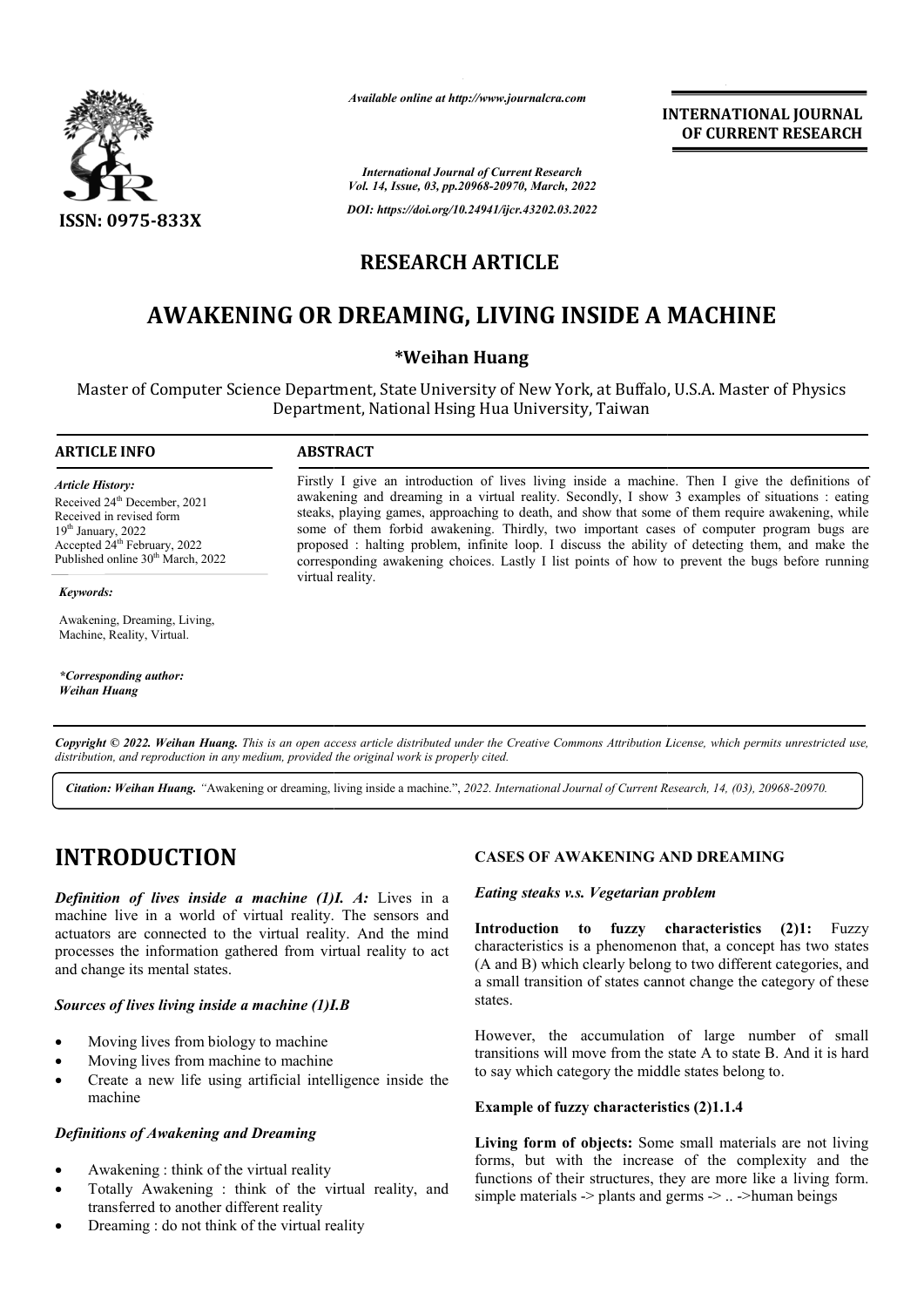# **The vegetarian problem (2)1.2.1**

Vegetarians want to eat objects that are not of living forms. But according to the example above, there are many cases difficult to be judged as living forms or not.

### **Solution of vegetarian problem (2)3.1.3**

Moving lives from biology to machine

- The machines "eat" electricity, no meat or vegetables will be eaten again. So the vegetarian problem in fuzzy characteristics is solved.
- We can simulate the eating meat and vegetables between virtual reality and the tastes in machine brains. So that we can keep the habit of eating delicious foods.

## **Problem of Vegetarian while Eating Steaks**

If I am a vegetarian, but I am eating steaks, it seems a contradiction. The solution to this problem is to keep Awakening, i.e. Thinking of virtual reality. It is a simulation of eating steaks between virtual reality and the tastes of my brain. The contradiction is illusive. However, if I am not a vegetarian. When I am eating steaks, it could be bothering me if we keep thinking of that it is from virtual reality, not real steaks. Hence the solution to this problem should be keep Dreaming, not thinking of the virtual reality.

### **Playing games, like chess, monopoly, and mahjung**

By this example, I think we can invent 3 types of virtual reality:

- A Natural Virtual Reality simulates the nature, so playing games is by throwing a dice naturally by random number
- A Happy Virtual Reality lets the player win most of the games, and give surprises to the winner
- A Experience-all Virtual Reality lets the player experience all kinds of situations, winning or losing Players can choose which reality he likes before starting a virtual reality.

However, knowing the results in advance will decrease the interests of playing games. So we should forget the choices, and make ourselves Dreaming. i.e. Control the minds not to think of the virtual reality. Therefore, when winning I should feel happy, and when losing I should feel depressed, a normal mental reaction.

**Being not afraid of death in virtual reality:** If we are so old or sick that we are approaching the death, thinking of virtual reality can make us happy because after the death there will be another reality waiting for us. Hence the death in the current virtual reality is not a real death, so we are not afraid of the death in the virtual reality. Therefore in this case my answer is the choice of Awakening. Life is the most important thing we have, we are happy if the end of life in virtual reality is not the real death.

**BUGS IN VIRTUAL REALITY:** Bugs could happen in any computer programs, so Virtual Reality could have bugs also. By the theorem of undecidability (3), there is no general algorithm that can check program bugs in advance. Famous undecidable problem is the halting program. i.e. taking a program P as input, we cannot know if P will halt or not. In the following, I discuss 3 cases of bugs in virtual reality, and their corresponding Awakening or Dreaming.

**Null pointer exception:** A null pointer exception means when a variable should contain an object, but unfortunately it contains no object, i.e. it contains no value. It is a programming error such that the program will halt unexpectedly. However the program will terminate, so we can process the situation when the program halts. It is a serious problem, the machine and hence the virtual reality cannot continue to work. Therefore, my choice to this case is Totally Awakening. By definition I.C.2. Totally A wakening means thinking of the virtual reality, and transferred to another different reality.

**Array index out of bound:** Array index out of bound means the array index is larger than the length of an array. It is a programming error such that the program will halt unexpectedly. So similar to the case of null pointer exception, the machine and hence the virtual reality cannot continue to work. Therefore, my choice to this case is to escape from the current virtual reality, i.e. Totally Awakening.

**Infinite loop:** Infinite loop means we are inside a loop again and again, and forever. It is important that detecting a loop no matter in compile time or run time it is undecidable. It is programmer's error such that the program cannot halt. There are almost no ways to rescue this problem. Because being undecidable simply means that we don't know if we are inside a infinite loop or not. And it just loops and does not halt. Not like the previous problems that will result in halting the programs.

One way to solve this problem is to keep the expectation time for each activity. A timer schedule will work at the expectation time to check if the activity ends or not. If not, then it will report an infinite loop error. So on the safe side, a choice of Totally Awakening will be made. Because expectation time must be accurate and tolerable, it will require some common senses to be tolerable. So it would be safer if there is a guard helping to take care of the time out beyond the expectation time. The guard has more accurate ability to judge if it is an infinite loop or not.

#### **SOME WAYS TO PREVENT PROGRMMING BUGS**

- Compile each program to get static check for programming errors.
- Do unit test for each component of programs.
- Do run time check for the whole program.
- Check codes with codes from different people.
- Check codes with old codes.

# **CONCLUSION**

A good choice of Awakening or Dreaming is important for the quality of living in a virtual reality. For the cases of eating steaks while I am a vegetarian, I need keep Awakening. However, if I am eating steaks while I am not a vegetarian, I need to keep Dreaming. For the cases of playing games, we need to keep on Dreaming. However, when approaching the death in virtual reality, we need awakening to help not being afraid of death. And while encountering the program bugs in